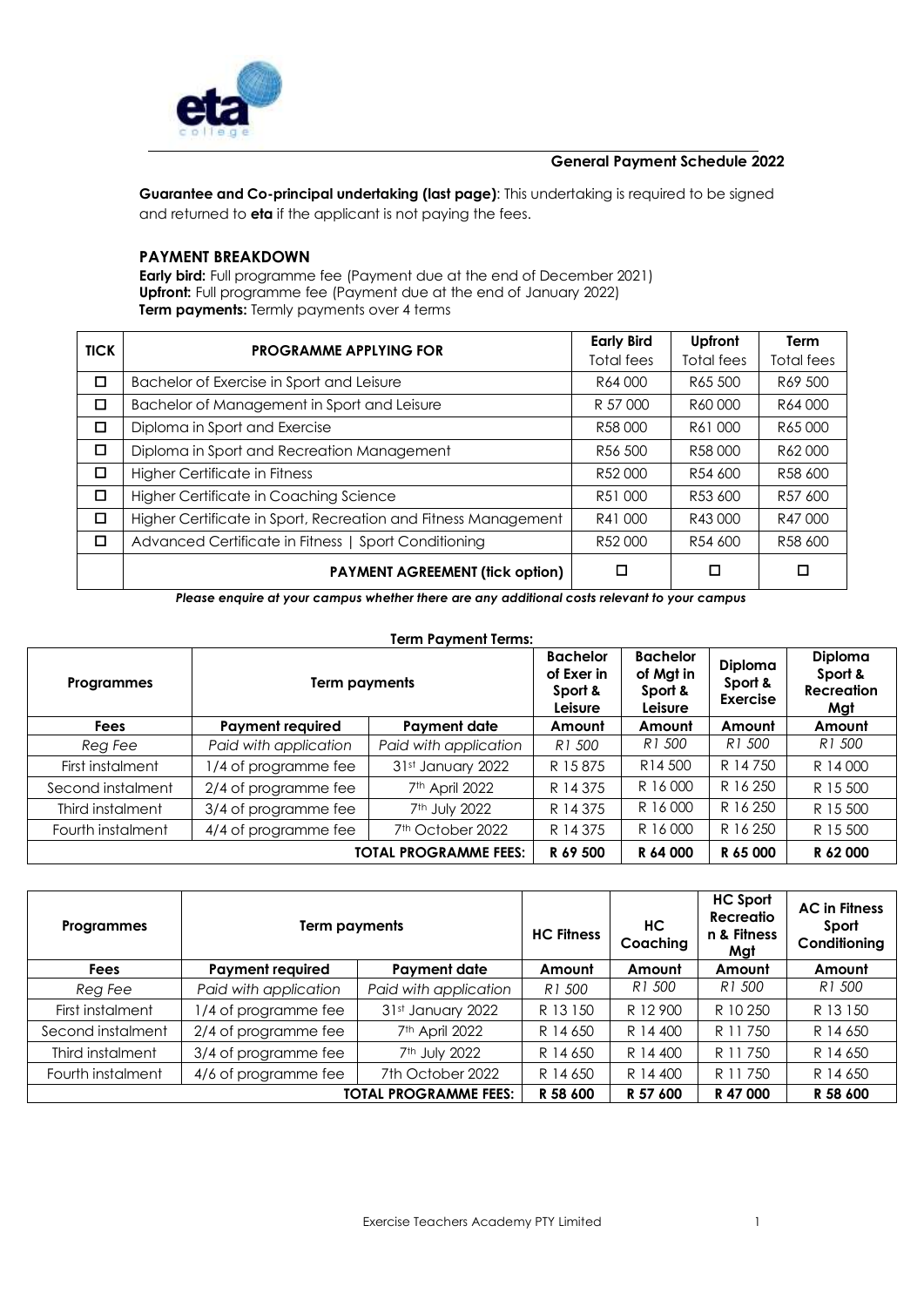

# **METHOD OF PAYMENT (tick option)**

 **EFT Student Loan** Student Hero is the preferred provider for student loans - <https://www.etacollege.com/admissions/student-loans/> If applying for a student loan from a **Financial Institution**, the loan must have been applied for and approved before the commencement of the **eta** programme. Documentary proof should be attached to this application.

**1.** The programme fees shall be paid in accordance of the agreement selected on page 1 (Degrees, Diplomas, Certificates)

**2.** Terms of payment are explained on page 1 (payment breakdown)

**3.** Should any payment due in terms hereof not be made on due date, **eta** may regard the balance of the outstanding amount(s) as due and payable immediately and may issue summons therefor in any competent court without further notice or demand to the Debtor.

**4.** The Debtor hereby expressly renounces the benefits of the defence that the debt claimed has no basis or ground, the defence the amount claimed is based on an error in calculation, the defence of revision of accounts, the defence that no value was recorded and, if there is more than one debtor, the defence that each debtor is only accountable for his proportional part of the debt, or the defence by a sponsor to compel a creditor to proceed against the principal debtor before the creditor can continue with an action against the sponsor.

**5.** The Debtor agrees to the jurisdiction of the Magistrate's Court in terms of section 45 of Magistrates' Court Act 32 of 1944 for the recovery of any amount due in terms hereof.

**.** The full outstanding amount shall become due and payable immediately in the event of the insolvency (or if the Debtor is a company or close corporation the liquidation) of the Debtor, or if the Debtor commits an act of insolvency.

**6.** Should the **eta** incur costs in the collection of any outstanding amount(s), the Debtor shall pay such costs on the attorney-and-client scale as well as collection costs calculated at 10 % (TEN PERCENT) of each and every payment made in reduction of the total amount payable.

**7.** The **eta** shall be entitled to cede or pledge its interests herein or to trade therewith at its own discretion without the consent of the Debtor. The eta may also discharge or release any security partly or in full without the consent of the Debtor or consent to any alteration, release, relaxation or postponement of the terms hereof and such action shall not be binding on the **eta** in any way whatsoever unless the **eta** has indicated in writing that such action shall be binding.

**8.** Any certificate issued under the signature of the **eta** or his duly authorised agent that purports to certify the amount due hereunder shall be accepted as *prima facie* proof of such indebtedness and shall have sufficient probative value to enable the **eta** to obtain summary judgment or provisional sentence against the Debtor in any competent court for the amount stated in such certificate, and the Debtor accepts the onus of disproving the amount so stated as not being the amount owing.

**9.** The Debtor shall not be entitled for any reason whatsoever to withhold or defer payment of any amount payable as stipulated in this agreement.

**10.** If there is more than one Debtor, each and every debtor accepts that his liability shall be for full payment or performance, and that the **eta** shall at all times be at liberty to proceed with collection and excussion proceedings against the debtor of his choice.

11. Following the first default the student is excluded from lectures, tutoring and or assessment with immediate effect until the outstanding fees are paid up. Once a student has defaulted, the balance of the outstanding amount(s) is due and payable immediately.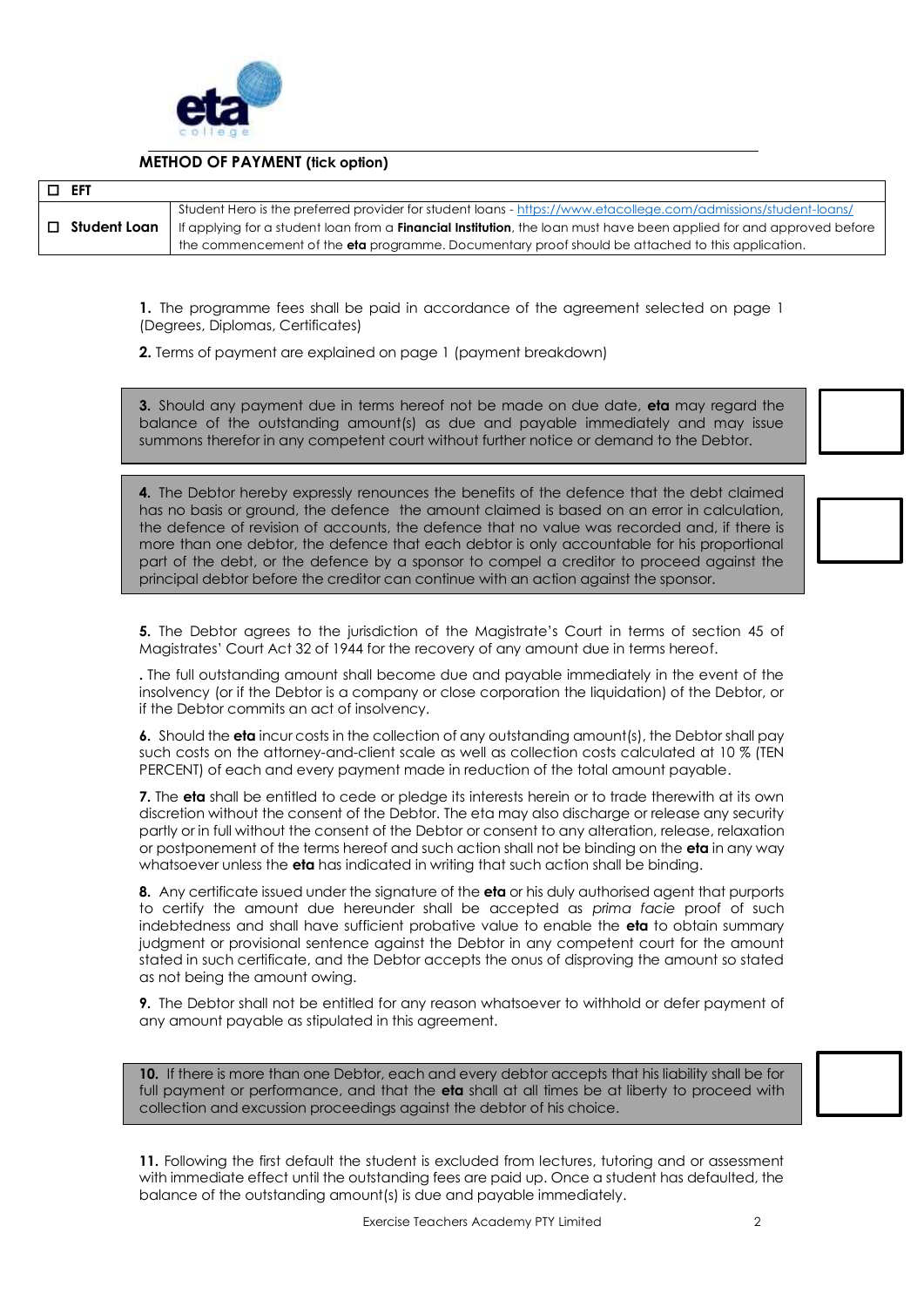

**Confirmation Signing:** 

| www.community.com |       |
|-------------------|-------|
| Debtor Signature: | Date: |

### **GUARANTEE AND CO-PRINCIPAL DEBTOR UNDERTAKING**

*(If applicant is not responsible for account)*

|                                          |                                                                | Title  Initials  Date of Birth  Relationship to Applicant |
|------------------------------------------|----------------------------------------------------------------|-----------------------------------------------------------|
|                                          |                                                                |                                                           |
|                                          |                                                                |                                                           |
|                                          |                                                                |                                                           |
| <b>Physical Address</b>                  |                                                                |                                                           |
|                                          |                                                                |                                                           |
|                                          |                                                                |                                                           |
|                                          |                                                                | (Herein after referred to as "Guarantor)                  |
| Or                                       |                                                                |                                                           |
|                                          | (If Legal Entity il.e. Company, Close Corporation, Trust etc.) |                                                           |
|                                          |                                                                |                                                           |
|                                          |                                                                |                                                           |
|                                          |                                                                |                                                           |
|                                          |                                                                |                                                           |
| (Hereinafter referred to as "Guarantor") |                                                                |                                                           |

**WHEREAS:** Mr/Mrs/Miss/Ms ………………………………………………ID No. …………………………… ("the Debtor") has enrolled with Exercise Teachers Academy (Pty) Ltd (Registration No. 2005/021935/07) ("**eta**") and is liable to pay the programme fees of

………………………..(………………..……………………………………….. Rand).

**NOW THEREFORE:** The Guarantor hereby binds himself/herself/itself unconditionally as co-principal debtor jointly for the due payment of the full amount of the programme fees payable by the Debtor to **eta** and for all losses, damages and expenses that may be suffered or incurred by **eta** as a result of non-performance of the above-mentioned debtor, renouncing (for the purposes hereof) all benefits from the legal exceptions *,* no value received and all other exceptions which might or could be pleaded against the validity of this guarantee or the liability of the Guarantor, with the meaning and effect of which exceptions l/we declare myself/ourselves to be fully acquainted: Provided that the liability of the undersigned under this guarantee is limited to: R……………(……………………………………………………………………………..Rand) and will lapse on receipt of a written notice by **eta** to the Guarantor that the Debtor has paid the full programme fee amount. This guarantee shall remain in force until all claims instituted by the **eta** against the Debtor have been paid or settled.

I/we hereby authorise **eta** to conduct a credit check on myself/us and I/we declare that I/we have furnished the necessary details to enable **eta** to do so.